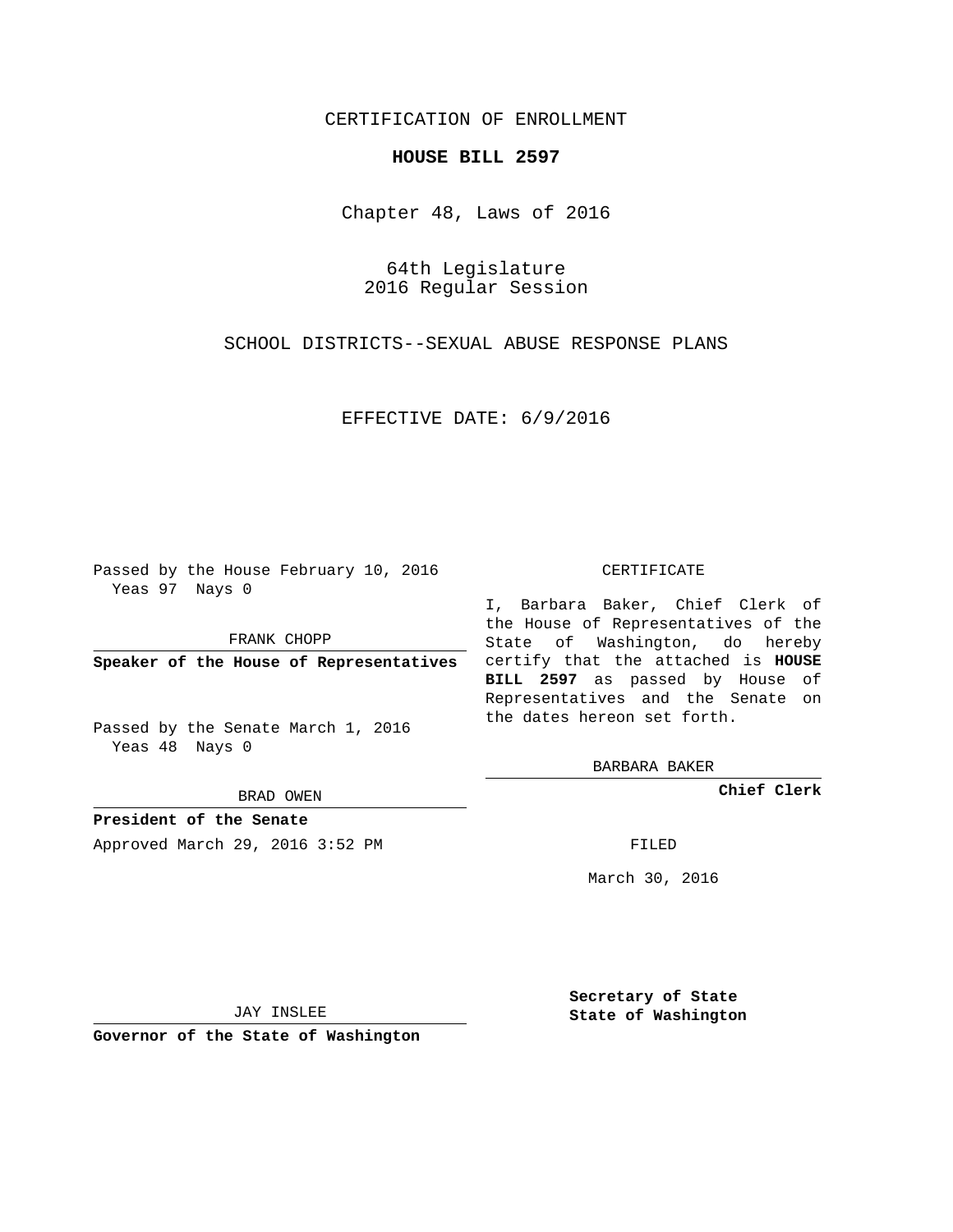## **HOUSE BILL 2597**

Passed Legislature - 2016 Regular Session

**State of Washington 64th Legislature 2016 Regular Session**

**By** Representatives Orwall, Magendanz, Reykdal, McBride, Lytton, Caldier, Frame, Rossetti, S. Hunt, and Pollet

Read first time 01/15/16. Referred to Committee on Education.

1 AN ACT Relating to sexual abuse response plans; and amending RCW 2 28A.320.127.

3 BE IT ENACTED BY THE LEGISLATURE OF THE STATE OF WASHINGTON:

4 **Sec. 1.** RCW 28A.320.127 and 2013 c 197 s 4 are each amended to 5 read as follows:

6 (1) Beginning in the 2014-15 school year, each school district 7 must adopt a plan for recognition, initial screening, and response to 8 emotional or behavioral distress in students, including but not 9 limited to indicators of possible substance abuse, violence, ((and)) 10 youth suicide, and sexual abuse. The school district must annually 11 provide the plan to all district staff.

12 (2) At a minimum the plan must address:

13 (a) Identification of training opportunities in recognition, 14 screening, and referral that may be available for staff;

15 (b) How to use the expertise of district staff who have been 16 trained in recognition, screening, and referral;

17 (c) How staff should respond to suspicions, concerns, or warning 18 signs of emotional or behavioral distress in students;

19 (d) Identification and development of partnerships with community 20 organizations and agencies for referral of students to health, mental 21 health, substance abuse, and social support services, including